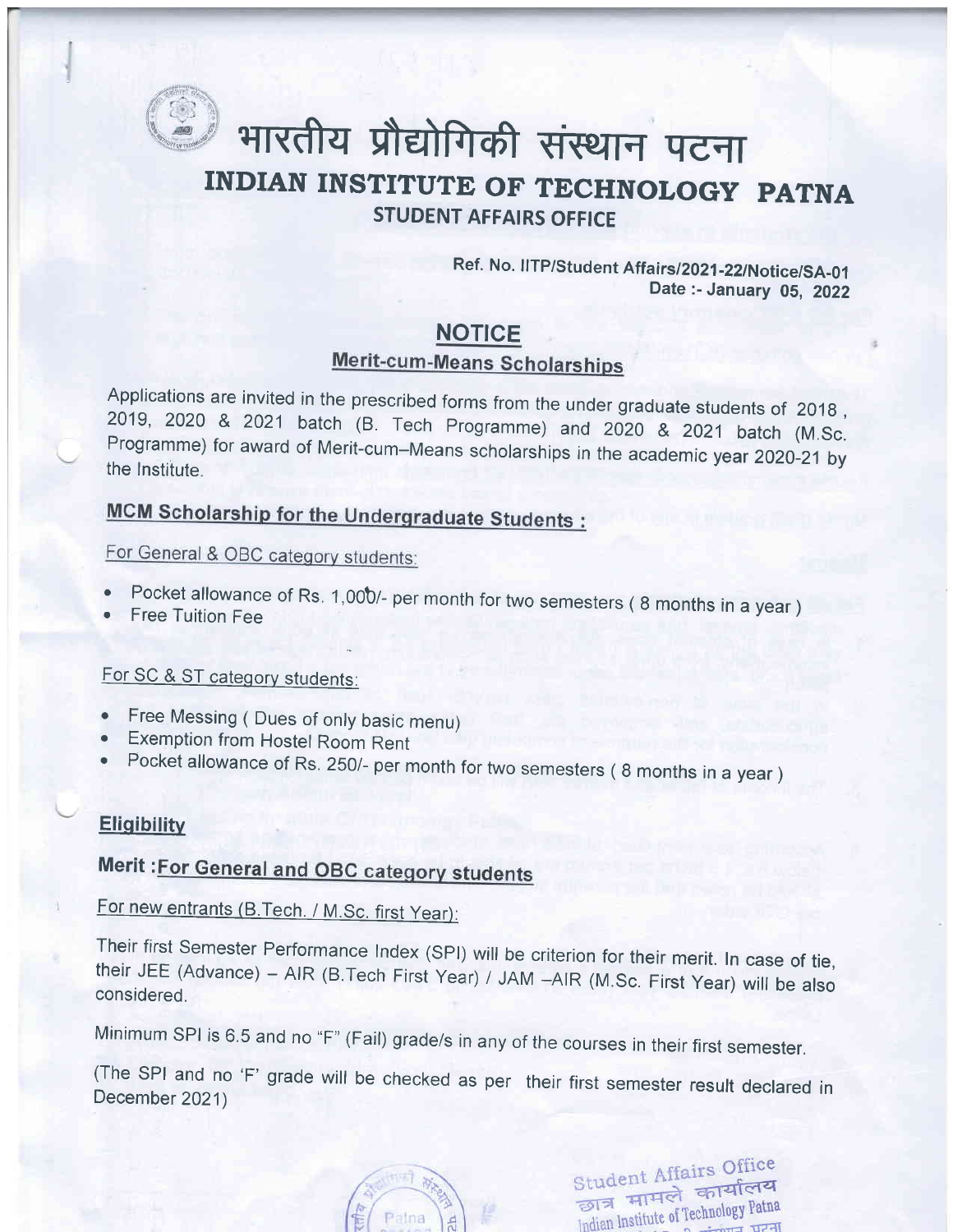## For the students in second year (B.Tech./M.sc) onwards :-

Minimum CPI is 6.5 and no "F" (Fail) grade/s in any of the courses.

### For SC & ST category students:

For new entrance (B.Tech. / M.Sc. First Year)

Their first Semester Performance Index (SPI) will be criterion for their merit. No "F" (Fail) grade/s in any of the courses. (No 'F' grade will be checked after the declaration of their first semester result in December 2021).

For the students in second year (B.Tech/M.SC) onwards:

No "F" (Fail) grade/s in any of the courses.

Student Mregirs Office

पास्तीय प्रोद्यागिका रूप्या पटना

छीने हो

#### Means:

### For all category students :-

- 1. In case of salaried class, full emoluments i.e. pay plus all other allowances plus<br>a bonorrium bonus special pay etc. will be in case or salaried class, fail embrantly the transportance, special pay etc. will be income if any, from other sources such as honorarium, bonus, special pay etc. will be
- 2. taken.<br>In the case of non-salaried class parents such as businessmen, landowners In the case of non-salaried class parents such an income will be taken into<br>agriculturists, self- employed etc, their entire gross income will be taken into agriculturists, complement of computing their annual income.
- 3. The income of father and mother both will be taken into account'
- 4. According to current Govt. of India rules, students whose combined parental income is below Rs. 4.5 lakhs per annum are eligible to be considered for these scholarships. It below its. 4.5 lattic per annum are engine limit is subject to change from time to time as per GOI order.
- 5. Annual income of a student's parents/guardian and his family from all sources in the hindal little of a stadent's parenting<br>preceding financial year (from 01-04-2020 to 31-03-2021) must not exceed Rs. 4.5 Lakhs.